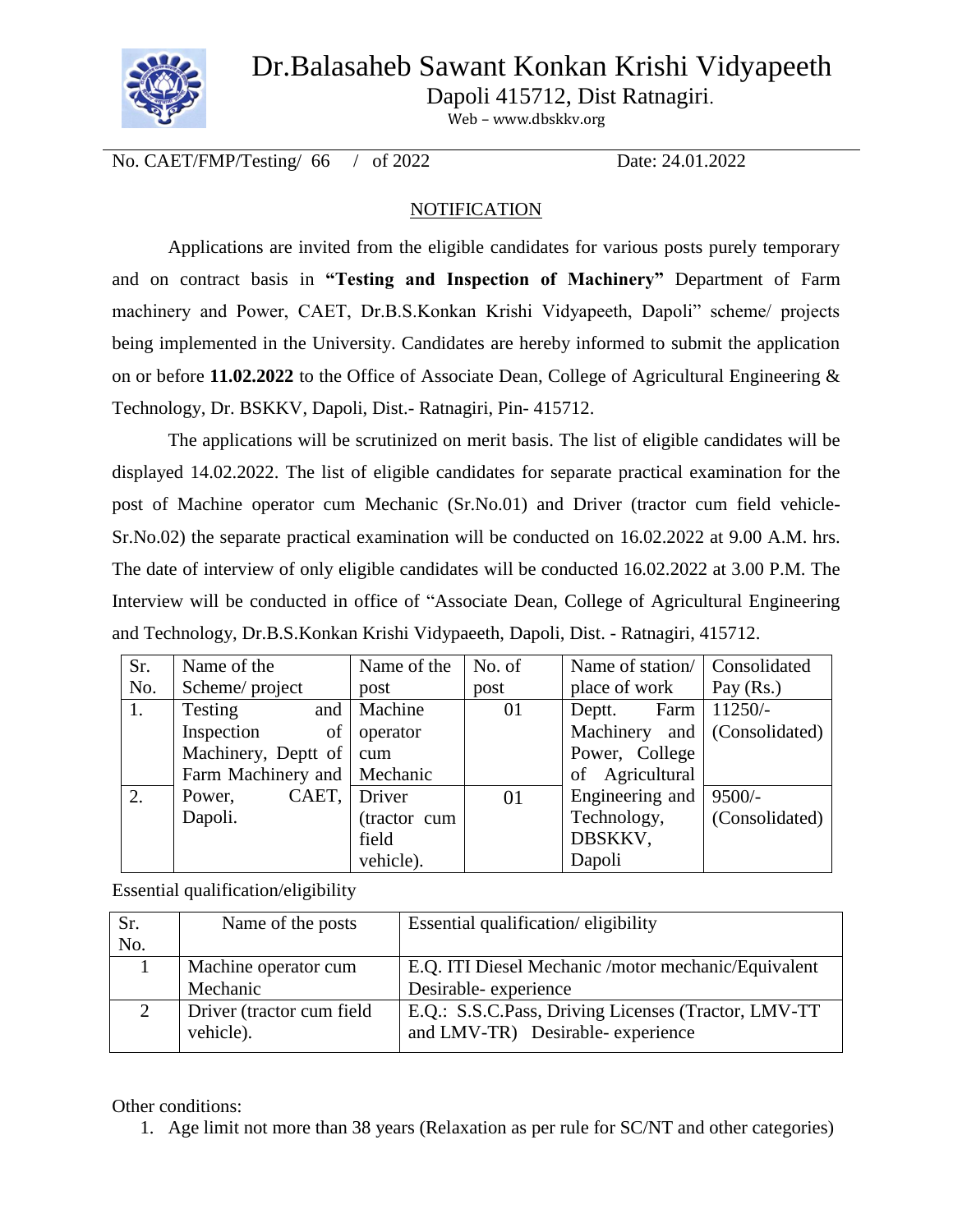- 2. Candidates should submit the application giving full details in the prescribed Proforma enclosed. The application should be addressed to the "Principal Investigator, Testing and Inspection of Machinery, Deptt of Farm Machinery and Power, College of Agricultural Engineering and Technology, Dr. Balasaheb Sawant Konkan Krishi Vidyapeeth, Dapoli.
- 3. The envelop should be super scribed as "Application for the post of …………………….. "under the scheme-Testing and Inspection of Machinery.
- 4. The eligible candidates will be interviewed by the selection committee.
- 5. All certificates will have to be produced in original at the time of interview.
- 6. No TA/DA shall be paid to the candidates appearing for interview.
- 7. The selected candidate will be required to give an undertaking on stamp paper worth Rs. 100/- that he / she will not leave the job during appointment period and shall complete the assignment and he/she not leave job during the appointment on regular basis.
- 8. The candidate will be appointed purely on construal basis for 11 month period or upto the termination of project whichever is less.
- 9. The candidate should note that interview will be conducted in the office of Associate Dean, College of Agricultural Engineering and Technology, Dapoli. The list of eligible candidate will displayed on university website after scruitinee. No separated call letters will be issued for attending interviews.
- 10. The candidate will have no any claim for his/her continuation of service as well as claim for appointment on regular establishment in the service of Dr. B.S. Konkan Krishi Vidyapeeth, Dapoli.
- 11. The University reserves the right to reject one or all the applications at this description without any reason thereof.
- 12. The appointment as well as any claims for payment will be co-terminus with operation of scheme.
- 13. As these scheme is related with technical work, are research oriented, the selected candidates would render their services with due responsibility and give the result of the scheme as well as other information as per the requirement of scheme to concerned agency/office and as per directives from the University.
- 14. The consolidated pay given in this advertisement may be changed as per decision of university or revised as per guideline in future.
- 15. The candidate has to submit no objection certificate with an application from present employer in case he/she is already in service.
- 16. Misconduct or misbehavior in any manner may result into cancellation of candidature.
- 17. This university will not be responsible for any postal delay.
- 18. Canvassing in any form render the candidate disqualified for the post.
- 19. For practical examination and personal interview norms by Government for Covid-19 will be followed.

Principal Investigator (TIOM) and Professor and Head, FMP, CAET, Dapoli 415 712 Dist-Ratnagiri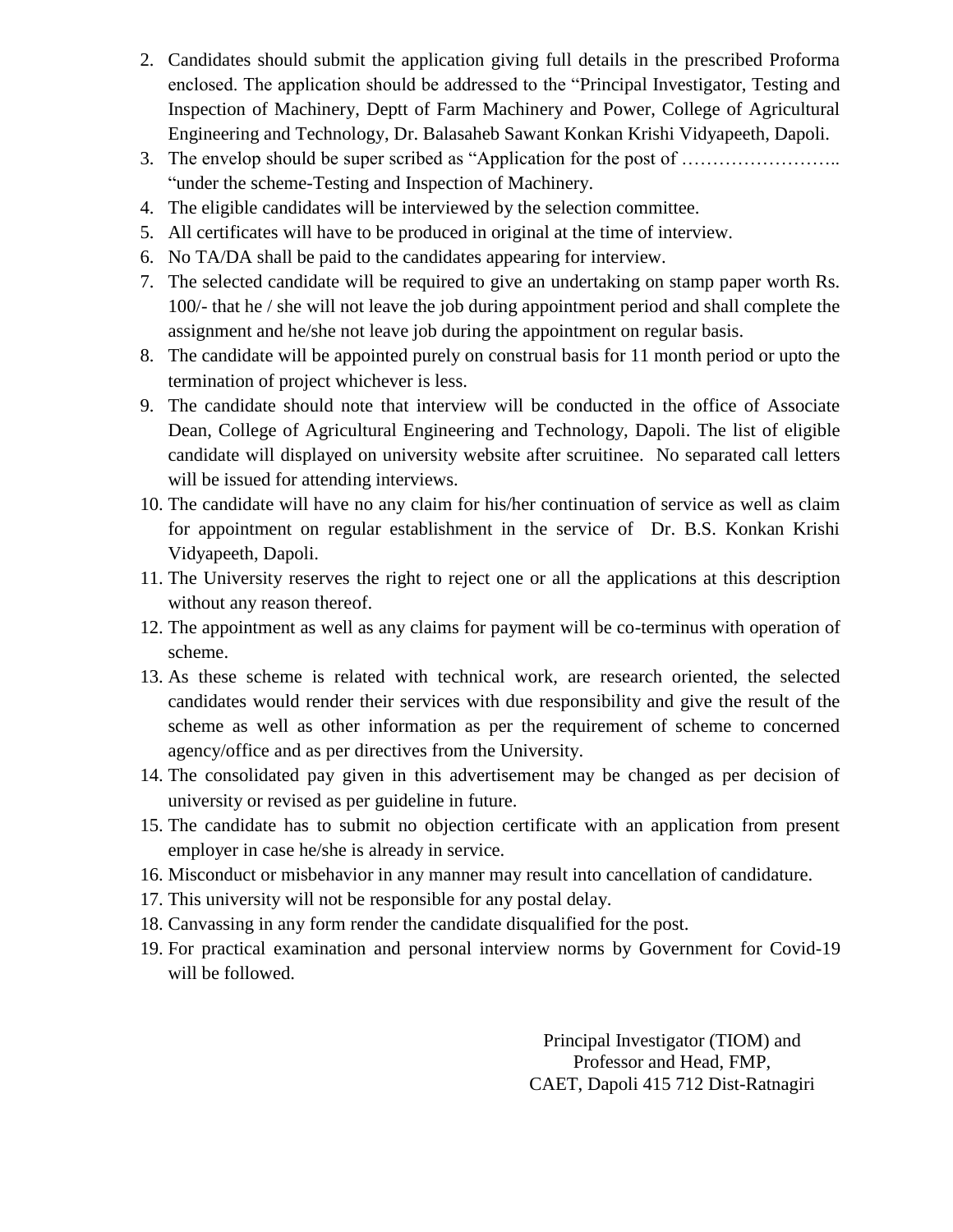

# कृषि अभियांत्रिकी आणि तंत्रज्ञान महाविद्यालय, डॉ.बाळासाहेब सार्वेत कोकण कृषि विद्यापीठ, दापोली, जि.रत्नागिरी फोन नं-०२३५८-२८२४१४/२८०४२१

#### जा.क. कृअतंम/कृयंश/चाचणी/ ६६ दिनांक  $-$  २४/०१/२०२२ /२०२२ जाहिरात

डॉ. बाळासाहेब सावंत कोकण कृषि विद्यापीठ, कृषि यंत्रे व शक्ती विभाग, कृषि अभियांत्रिकी आणि तंत्रज्ञान महाविद्यालय, योजनेअंतर्गत असलेल्या " कृषि यंत्रांची चाचणी, उत्पादन व प्रशिक्षण केंद्र या प्रकल्पांतर्गत खालील पदे कंत्राटी पदुधतीने तात्पुरत्या स्वरूपात भरावयाची आहेत. पात्र उमेदवारांनी आपले अर्ज खालील प्रमाणे विहित केलेल्या नमृन्यात जोडण्यात यावे व अन्य दाखल्याच्या सत्य प्रतीसह दिनांक ११/०२/२०२१ पर्यंत मा. सहयोगी अधिष्ठाता कार्यालय, कृषि अभियांत्रिकी व तंत्रज्ञान महाविद्यालय, डॉ. बाळासाहेब सावंत कोकण कृषि विद्यापीठ, दापोली येथे पाठवावे.

विविध पदांसाठी प्राप्त अर्जाची संख्या जास्त असल्यास गुणवत्तेच्या आधारावर छाननी करून पात्रता यादी तयार करण्यात येईल. पात्र उमेदवारांची यादी विद्यापीठाच्या संकेतस्थळावर (www.dbskkv.org) दिनांक १४/०२/२०२२ रोजी प्रसिदध करण्यात येईल. मशिन ऑपरेटर कम मॅकेनिक (अक्र.०१) व चालक –ट्रॅक्टर आणि प्रक्षेत्र (अ.क्र. ०२) करीता प्रात्यक्षिक परिक्षा दिनांक १६/०२/२०२२ वेळ: सकाळी ९.०० वाजता घेण्यात येईल तसेच मुलाखत दिनांक १६/०२/२०२२ रोजी दुपारी ३.०० वाजता मा. सहयोगी अधिष्ठाता, कृषि अभियांत्रिकी आणि तंत्रज्ञान महाविद्यालय, डॉ. बाळासाहेब सावंत कोकण कृषि विद्यापीठ, दापोली येथे घेण्यात येईल.

| अनु. व | योजनेचे नाव              | पद                 | पद       | कामाचे ठिकाण                 | एकूण एकत्रित वेतन |
|--------|--------------------------|--------------------|----------|------------------------------|-------------------|
|        |                          |                    | सख्या    |                              |                   |
|        | "कृषि यंत्रांची चाचणी    | मशिन ऑपरेटर<br>कम  | $\circ$  | कृषि<br>यंत्रे<br>ਕ<br>शक्ता | ११२५०/ $-$        |
|        | व निरीक्षणे, कृषि यंत्रे | मॅकेनिक            |          | कृषि<br>विभाग,               |                   |
|        | विभाग,<br>शक्ती<br>ਕ     | चालक (ट्रॅक्टर आणि | $\delta$ | अभियांत्रिकी<br>आणि          | ९५००/ $-$         |
|        | कृअतंम, दापोली           | प्रक्षेत्र )       |          | महाविद्यालय,<br>तत्रज्ञान    |                   |
|        |                          |                    |          | डॉबासाकोकृवि, दापोली         |                   |

शैक्षणिक अर्हता :

| अनु. क्र.   पद |                        | शैक्षणिक अर्हता                                                                            |
|----------------|------------------------|--------------------------------------------------------------------------------------------|
|                | मशिन ऑपरेटर कम मॅकेनिक | आयटीआय डिझेल मॅकेनिक/मोटार मॅकेनिक, प्राधान्य-अनुभव                                        |
|                |                        | चालक—(चालक आणि प्रक्षेत्र)   १० पास, एल.एम.व्ही.टीटी. आणि एल.एम.व्ही.टीआर, प्राधान्य—अनुभव |

### नियम व अटी :

- वय मर्यादा ३८ वर्षापेक्षा जास्त असता कामा नये. (अ.ज./अ.जा. आणि इतर मागासवर्गीय यांना नियमानुसार वय  $\mathcal{S}$ . मर्यादेमध्ये शिथिलता).
- उमेदवाराने विहित नमुन्यातील पूर्ण भरलेला अर्ज " प्रमख संशोधक, "कृषि यंत्रांची चाचण्या व निरीक्षणे, कृषि यंत्रे व २. शक्ती विभाग, कृषि अभियांत्रिकी आणि तंत्रज्ञान महाविद्यालय,दापोली यांचेकडे सादर करावा.
- लिफाफ्यावर "कृषि यंत्रांची चाचण्या व निरीक्षणे या योजनेतील.....................या पदासाठी असे नमुद करावे. ३.
- निवड समिती पात्र उमेदवारांची मुलाखत घेईल.  $\lambda^{\cdot}$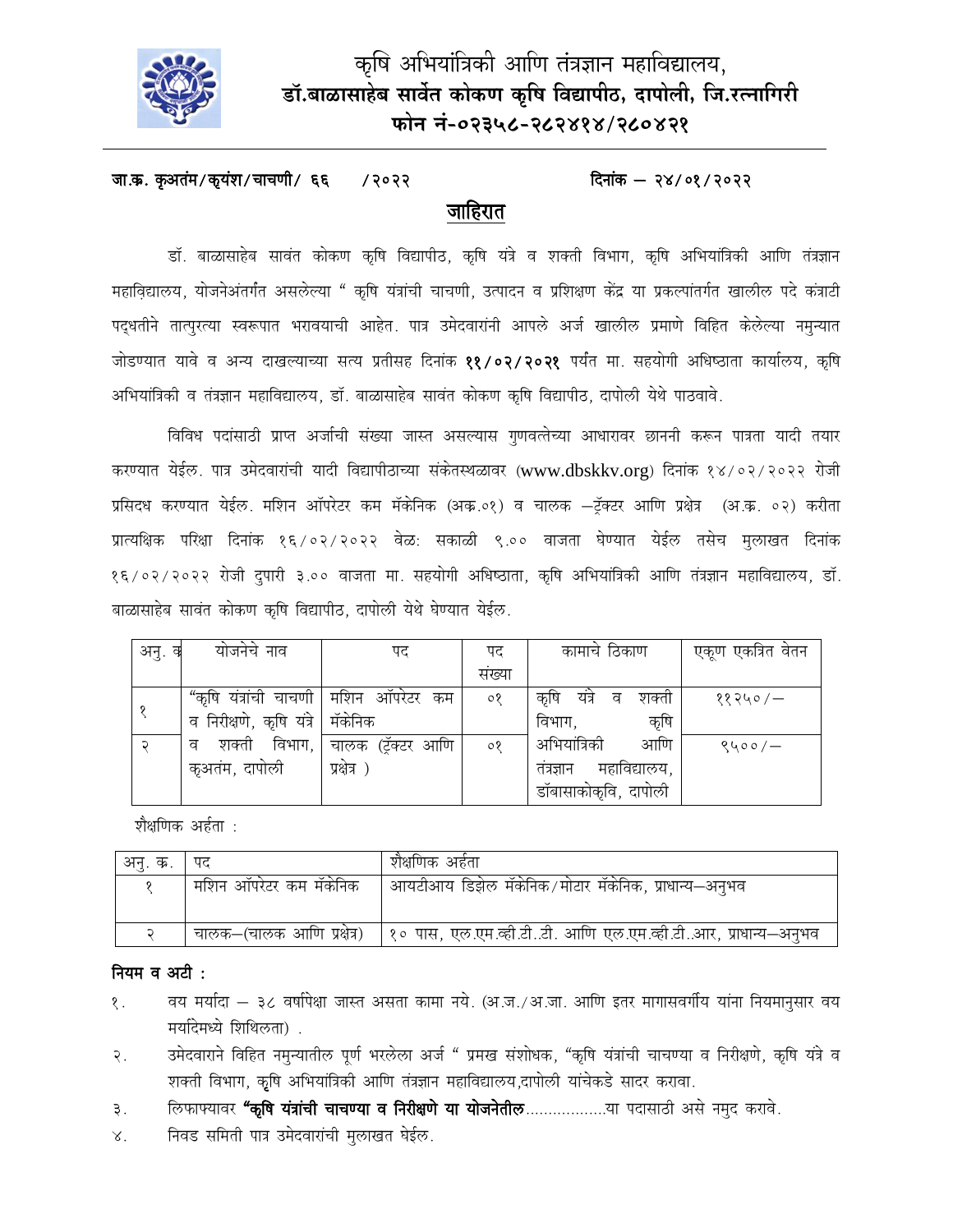- मूलाखतीच्या वेळी सर्व प्रमाणपत्राच्या मूळप्रती सादर कराव्यात. 4.
- मुलाखतीला उपस्थित राहणाऱ्या उमेदवारांना कोणत्याही प्रकारचा दैनिक भत्ता अथवा प्रवास भत्ता अनुज्ञेय असणार  $\xi$ . नाही.
- निवड झालेल्या उमेदवाराने, तो/ती निवड केलेल्या कालावधीमध्ये राजीनामा देणार नाही आणि दिलेले काम पूर्ण  $9.$ करेन असे १०० रूपयाच्या प्रतिबंध पत्रावर लिहन देणे आवश्यक आहे.
- उमेदवाराची निवड ११ महिन्याकरिता किंवा योजनेचा कालावधी संपेपर्यत यापैकी जो कालावधी आधी संपेल तो पर्यत  $\zeta$  . राहिल.
- उमेदवारांच्या मुलाखती मा. सहयोगी अधिष्ठाता, कृषि अभियांत्रिकी आणि तंत्रज्ञान महाविद्यालय, दापोली येथे घेण्यात  $\zeta$ . येईल. चाचणी व मुलाखतीसाठी पात्र उमेदवारांची यादी विद्यापीठाच्या संकेतस्थळावर प्रसिदध करण्यात येईल. मुलाखलीसाठी पात्र उमेदवारांसाठी वेगळा पत्रव्यवहार केला जाणार नाही.
- सर्वोच्च न्यायालयाने निर्धारित केलेला याचिका क्र. एम एल पी ५४५३/९० निर्णयाच्या अनुशंगाने तात्पुरत्या  $20.$ .<br>स्वरूपात नेमणक दिलेल्या उमेदवारास डॉ. बाळासाहेब सांवत कोकण कृषि विद्यापीठाच्या आस्थापनेवर कायमस्वरूपी नोकरी मिळण्याचा कोणताही हक्क राहणार नाही.
- निम्न स्वाक्षरीकार एक किंवा सर्व अर्ज कोणतेही कारण न देता रदद करण्याचे हक्क स्वत: कडे राखुन ठेवत आहेत.  $\sqrt{3}$
- जाहिरातीत नमुद केलेल्या एकत्रित वेतनात विद्यापीठ निर्णयानुसार भविष्यात बदल करण्यात येऊ शकतो. १२ $.$
- उमेदवार नोकरी करत असल्यास त्यास त्या कार्यालयाचा ना—हरकत दाखला अर्जासोबत जोडणे आवश्यक आहे.  $59.$
- कोणत्याही प्रकारचा गैरव्यवहार किंवा गैरवर्तणुक आढळल्यास उमेदवाराला निवड प्रक्रियेतून अपात्र ठरविण्यात येईल  $88.$
- टपाल खात्याच्या दिरंगाईला विद्यापीठ जबाबदार राहणार नाही. १५.
- उमेदवाराने त्यांचे निवडीसाठी कोणाही मार्फत दृडपण आणण्याचा प्रयत्न केल्यास त्याला अपात्र ठरविण्यात येईल.  $39$
- प्रात्यक्षिक परिक्षा व मूलाखतीकरीता कोव्हीड–१९, महाराष्ट्र शासनाच्या अधिसूचनेप्रमाणे प्रमाणे भरती प्रक्रियेचा  $9.8$ अवलंब केला जाईल.

सही $/$ — प्रमुख संशोधक (यंचानि) आणि प्राध्यापक व विभागप्रमुख, कृषि यंत्रे व शक्ती विभाग, कुअतंम, दापोली ४१५७१२ जि. रत्नागिरी

Copy submitted for favour of information to:

- 1. The Registrar, Br. Balasaheb Sawant Konkan Krishi Vidyapeeth, Dapoli.
- 2. The Registrar, Mahatma Phule Krishi Vidyapeeth, Rahuri, Dist-Ahmednagar.
- 3. The Registrar, Vasantrao Naik Marathwada Krishi Vidyapeeth, Parbhani.
- 4. The Registrar, Dr. Punjabrao Deshmukh Krishi Vidyapeeth, Akola, Dist-Akola.
- 5. The Office-in-charge, Agril. Knowledge Management Unit, Dr. B.S.Konkan Krishi Vidyapeeth, Dapoli.

2/- He is communicated to upload this notification on the University website with immediate effect.

6. All Notice Boards. CAET, Dapoli.